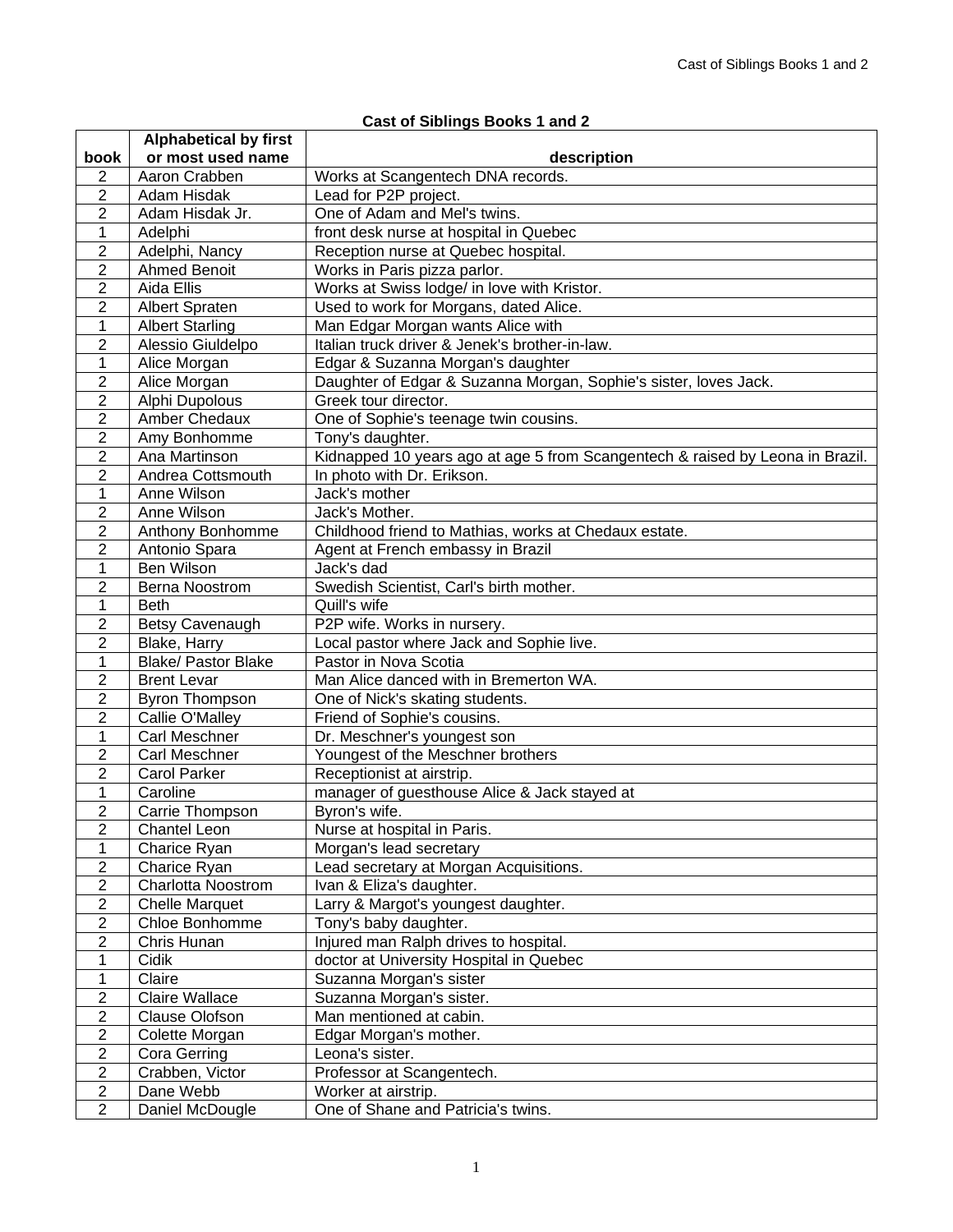|                  | <b>Alphabetical by first</b> |                                                                                  |
|------------------|------------------------------|----------------------------------------------------------------------------------|
| book             | or most used name            | description                                                                      |
| 1                | Dave Asher                   | Seattle police detective                                                         |
| 2                | Dave Asher                   | Seattle Detective.                                                               |
| $\overline{2}$   | Diana Bonhomme               | Tony's wife.                                                                     |
| $\overline{2}$   | Duarte, Paul                 | Agent in Brazil.                                                                 |
| 1                | Duyi                         | Alice's friend in China                                                          |
| $\overline{2}$   | Duyi Shino                   | Alice's computer guru friend in China.                                           |
| 1                | Edgar Morgan                 | Alice Morgan's dad                                                               |
| $\overline{2}$   | Edgar Morgan                 | Alice's father. He owns Morgan Acquisitions & Morgan Enterprises.                |
| $\overline{2}$   | Eduardo Manella              | Maintenance at Brazil estate, Poppie's husband.                                  |
| $\overline{2}$   | Eliza Noostrom               | Dr. in Swedish CDC program & Ivan's wife.                                        |
| 1                | Ellen                        | Woman Alice meets at church in Quebec                                            |
| $\overline{2}$   | Ellen Pleshi                 | Church greeter in Quebec & one of the last people to see Alice before the crash. |
| $\overline{2}$   | Emilie Bonhomme              | Tony's little sister.                                                            |
| $\overline{2}$   | <b>Emily Lammon</b>          | Laura's friend.                                                                  |
| $\overline{2}$   | Eric Landon                  | Man at hotel in Quebec. Married to Trina.                                        |
| $\overline{2}$   | Erik Nimo                    | Man at fishing cabin.                                                            |
| $\overline{2}$   | Erikson, Patrick             | DR. in Scotland.                                                                 |
| $\overline{2}$   | Eva Hisdak                   | Adam & Mel's baby daughter.                                                      |
| $\overline{2}$   | Feather                      | Callie & Tabetha's dog with featherlike tail.                                    |
| $\overline{2}$   | Finn                         | Callie & Tabetha's sheep dog.                                                    |
| 1                | <b>Frank Amstead</b>         | owner of pharma company Morgan is looking to take over                           |
| $\overline{2}$   | <b>Frankie Bannis</b>        | Man at fishing cabin.                                                            |
| $\overline{2}$   | Fredrick Ellis               | Aida's brother.                                                                  |
| $\overline{2}$   | <b>Fritz Dod</b>             | Man mentioned byFrankie.                                                         |
| $\overline{2}$   | <b>Gabriel Bonhomme</b>      | Tony's 5yr. old son.                                                             |
| $\mathbf{1}$     | Gil                          | Lenny's friend                                                                   |
| $\overline{2}$   | <b>Grahm Ellis</b>           | Aida's older brother.                                                            |
| $\mathbf{1}$     | Haggle                       | man Alice helped & owner of the car she drove                                    |
| $\overline{2}$   | <b>Hal Ellis</b>             | One of Aida's older brothers.                                                    |
| $\overline{2}$   | Hamilton Anglistan           | One of Magdeline & Soren's triplets.                                             |
| $\overline{2}$   | <b>Heather Dolani</b>        | Dr. at research center in Geneva & good friend of Magdeline.                     |
| $\overline{2}$   | Heidi Dolani                 | Heather's 3 yrr. old daughter.                                                   |
| $\overline{2}$   | Henri Saville                | French/ Swiss agent.                                                             |
| $\mathbf{1}$     | Ike                          | Cafe manager where Marion works                                                  |
| $\overline{2}$   | Ivan Noostrom                | Swedish Scientist, Berna's son, married to Eliza.                                |
| $\mathbf{1}$     | Jack Wilson                  | Sophie's cousin                                                                  |
| 2                | Jack Wilson                  | Sophie's cousin, Skater, nick's best friend & loves Alice.                       |
| 2                | Jenek Fyodorov               | Slavic truck driver.                                                             |
| 2                | <b>Jill Palisse</b>          | Serena's friend who works at boutique.                                           |
| 2                | Johnathan Meschner           | Meschner's 3rd son.                                                              |
| $\overline{2}$   | Johnson Wang                 | Chinese investigator who sent Shane hair sample.                                 |
| $\overline{2}$   | Jonas Noostrom               | Ivan & Eliza's 3 yr. old son.                                                    |
| 1                | Jonathan Meschner            | 3rd of Dr. Meschner's sons                                                       |
| 1                | Jordan                       | Sophie's childhood doctor                                                        |
| 2                | Jordan, Caleb                | Dr. who was Sophie's pediatrician.                                               |
| $\overline{2}$   | Josephine Chedaux            | Lily O'Hare's sister.                                                            |
| 1                | Kartinson                    | director of children's home in Canada                                            |
| 2                | Kasper Dolani                | Heather's 7 yr. old son.                                                         |
| $\overline{c}$   | Katelin Augustine            | French police officer, worked with Larry before.                                 |
| $\overline{c}$   | Katerina Paslov              | Scientist working at P2P.                                                        |
| $\boldsymbol{2}$ | Katz, Philip                 | French agent working with Shane & Larry.                                         |
| $\overline{2}$   | Kenneth McDougle             | One of Shane & Patricia's twins.                                                 |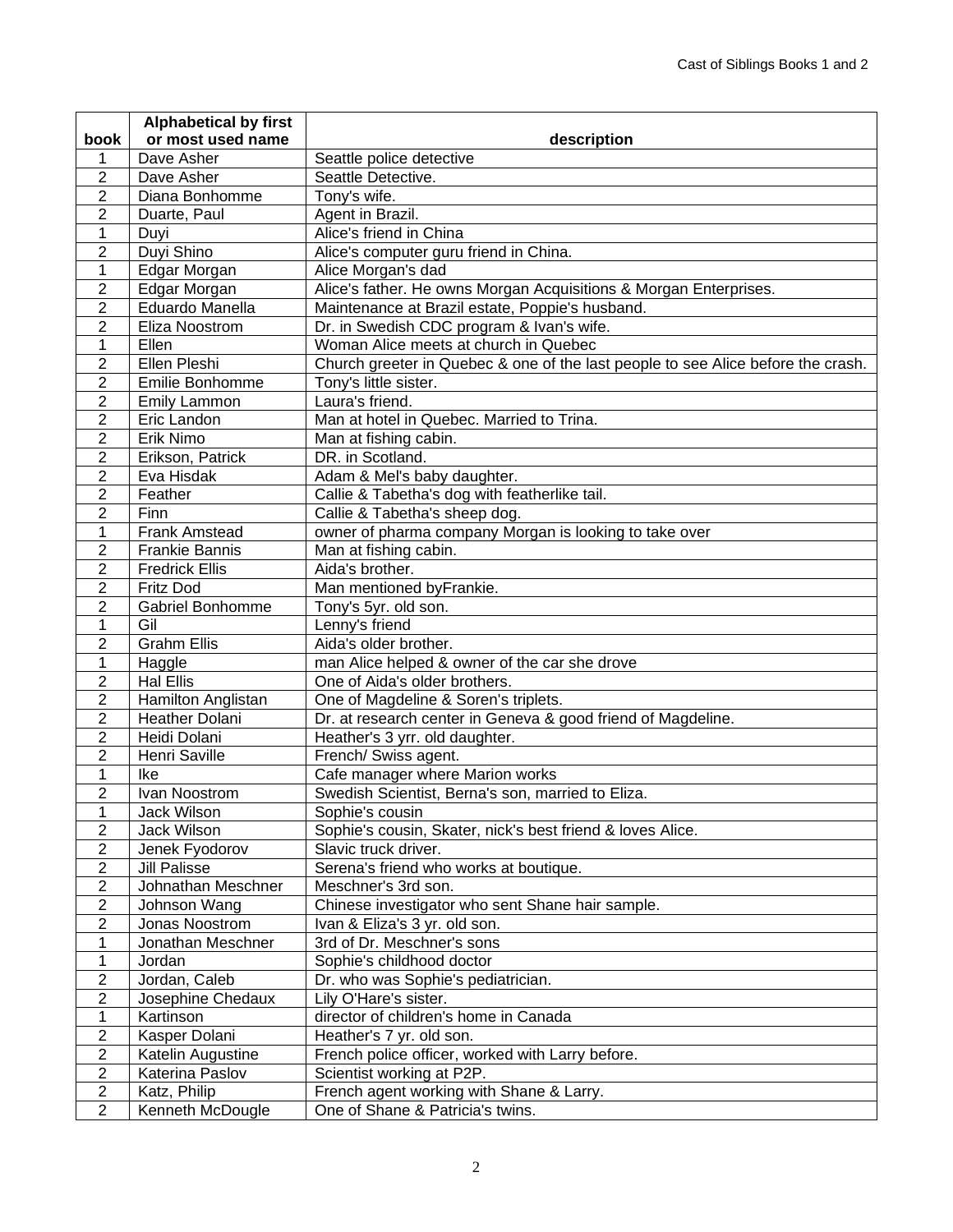|                                  | <b>Alphabetical by first</b>            |                                                                             |
|----------------------------------|-----------------------------------------|-----------------------------------------------------------------------------|
| book                             | or most used name                       | description                                                                 |
| $\overline{2}$                   | Kevin Kennedy                           | Man in Venice.                                                              |
| 1                                | Korin                                   | doctor at University Hospital in Quebec                                     |
| $\overline{2}$                   | Kristor Renete'                         | Jonathan.                                                                   |
| 1                                | Larry Maquet                            | <b>INTERPOLE liason</b>                                                     |
| $\overline{c}$                   | <b>Larry Marquet</b>                    | French Officer, liaison to INTERPOL & Shane's friend.                       |
| $\overline{2}$                   | Laura Cappenelli                        | P2P wife working in nursery.                                                |
| $\overline{2}$                   | Laura Sartre                            | French chef, had relationship with Carl.                                    |
| $\overline{2}$                   | Laya Hjort                              | Aida's friend.                                                              |
| 1                                | L'Coure                                 | inspector in Quebec                                                         |
| $\overline{c}$                   | L'Coure, Peter                          | Canadian officer in Quebec.                                                 |
| $\overline{2}$                   | <b>Lenard Zellar</b>                    | Janitor at Scangentech.                                                     |
| 1                                | Lenny                                   | drunk man on the train                                                      |
| 1                                | Leon                                    | works at Alexandria guest house in New York                                 |
| $\overline{2}$                   | Leona Himminger                         | Sebastian's mother.                                                         |
| $\overline{2}$                   | Leti Waters                             | Waitress, Serena's cousin.                                                  |
| $\overline{2}$                   | Lewis Calloway                          | Security guard at Quebec hospital.                                          |
| 1                                | Lidia Yarnok                            | Seattle police detective                                                    |
| $\overline{2}$                   | Lidia Yarnok                            | Detective in Seattle.                                                       |
| 1                                | Lily O'Hare                             | Sophie's mom                                                                |
| $\overline{2}$                   | Lily O'Hare                             | Adopted mother to Sophie, Nigel's wife, Josephine's sister & Anne's cousin. |
| $\overline{2}$                   | Louisa Jensen                           | P2P wife who works in nursery.                                              |
| 1                                | Magdeline                               | Genetic doctor in Switzerland                                               |
| $\overline{2}$                   | Magdeline Anglistan                     | Dr./ Scientist in Switzerland, married to Soren and mother of triplets.     |
| $\overline{2}$                   | Marcia Le'Bonte                         | Ralph's wife.                                                               |
| $\overline{2}$                   | <b>Marcus Timmor</b>                    | French police officer, partnered with Katelin.                              |
| 1                                | Margarita                               | Sister at convent where Patty grew up                                       |
| 1                                | <b>Margot Marquet</b>                   | Larry's wife                                                                |
| $\overline{2}$                   | <b>Margot Marquet</b>                   | Larry's wife.                                                               |
| $\overline{2}$                   | Marianne Oppenhiem                      | Assistant nurse with Nurse Adelphi.                                         |
| 1                                | Marin                                   | Hotel Meridian desk clerk                                                   |
| 1                                | Marion                                  | waitress in cafe who told Shane about seeing Patty                          |
| 1                                | Marsha                                  | waitress with Marion                                                        |
| 2                                | Marshall, Thomas                        | Missionary & half brother to Dr. Meschner.                                  |
| $\overline{2}$                   | Marshall, Tom                           | Doctor and son to Thomas Marshall.                                          |
| $\overline{c}$                   | Mary Marquet                            | Larry & Margot's daughter.                                                  |
| 1                                | Mathias Meschner                        | Dr. Meschner's oldest son                                                   |
| 2                                | <b>Mathias Meschner</b>                 | Dr. Meschner's oldest son.                                                  |
| $\overline{2}$                   | <b>Matt Rafferty</b>                    | Nick's brother.                                                             |
| $\overline{c}$                   | Mave Lentil                             | Kitchen help at lodge in Switzerland.                                       |
| 1<br>$\overline{c}$              | Max                                     | Charice's boyfriend                                                         |
|                                  | Max Rossier                             | Charice's boyfriend, ex-military.                                           |
| $\overline{2}$<br>$\mathbf{1}$   | Mel Hensey                              | Adam Hisdak's wife.                                                         |
|                                  | Melinda                                 | Alice's friend and an instructor at YMCA in Seattle                         |
| $\overline{c}$<br>$\overline{2}$ | Mellinia Raiden                         | In photograph with Dr. Erikson.                                             |
| $\overline{2}$                   | Meschner<br><b>Michael Trent</b>        | Evil professor of genetics.                                                 |
| $\overline{2}$                   |                                         | Friend of Martinson's, married to Stephanie.                                |
| $\overline{2}$                   | <b>Miguel DeSantis</b>                  | Sebastian's father.                                                         |
| $\overline{2}$                   | <b>Mikial Bowser</b>                    | Hisdak's gorilla like henchman.                                             |
| $\overline{2}$                   | <b>Mindy Sellers</b><br>Mirea Giuldelpo | Matt's fiancee.<br>Jenek's sister.                                          |
| 1                                | Mona                                    |                                                                             |
| $\overline{2}$                   | Monica Campuso                          | church organist in New York<br>Brazilian psychologist.                      |
|                                  |                                         |                                                                             |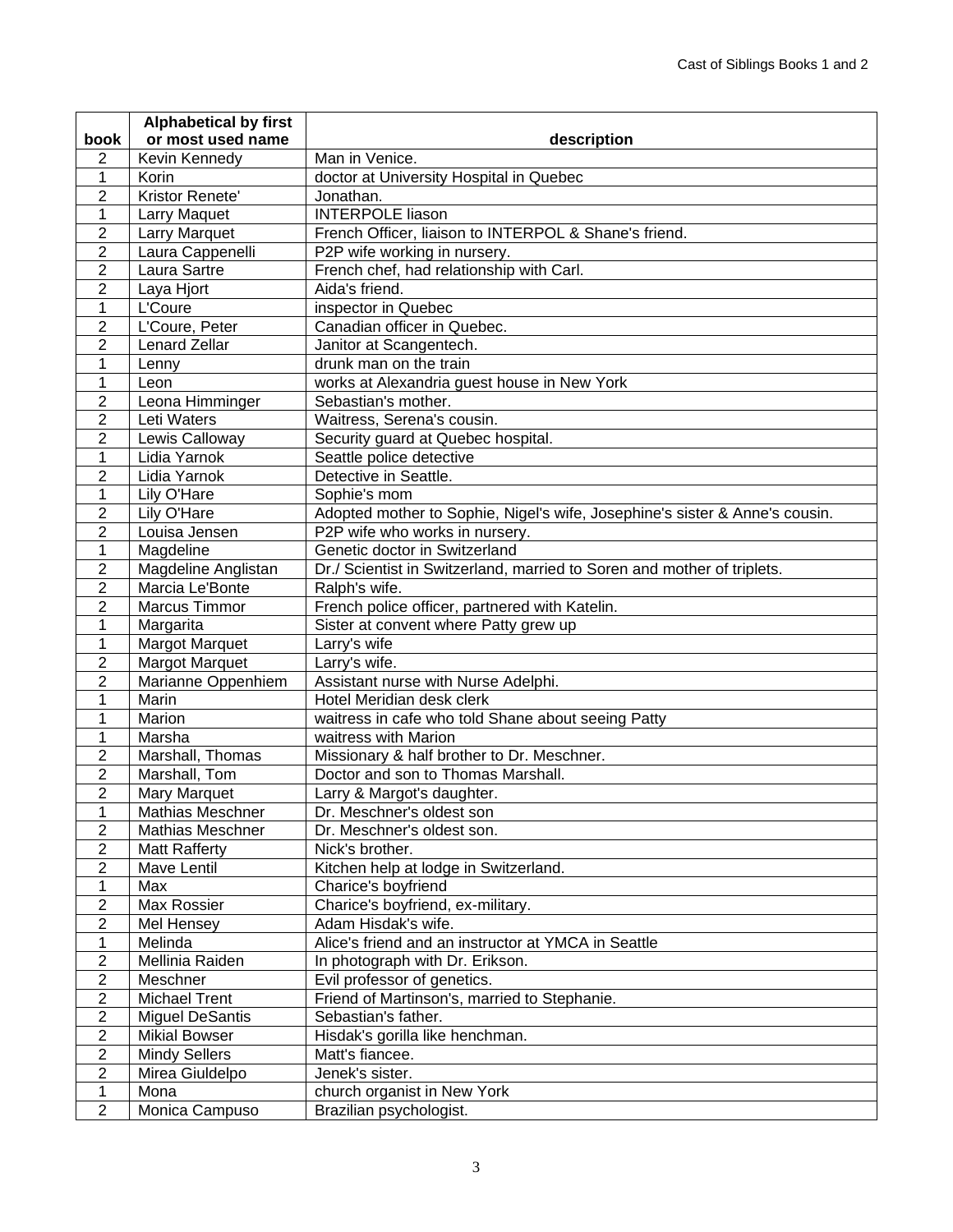|                  | <b>Alphabetical by first</b> |                                                                     |
|------------------|------------------------------|---------------------------------------------------------------------|
| book             | or most used name            | description                                                         |
| 1                | Nadier                       | doctor/surgeon University Hospital Quebec                           |
| $\overline{2}$   | Nadier, Howard               | Project lead who worked with Meschner.                              |
| $\overline{2}$   | Nanci Chee                   | P2P wife who works in nursery.                                      |
| $\overline{2}$   | <b>Nathaniel Marks</b>       | In photo with Dr. Erikson.                                          |
| $\overline{2}$   | Ned Luvan                    | Helicopter pilot at cabin.                                          |
| $\mathbf{1}$     | <b>Nick</b>                  | Jack's best friend & skating coach                                  |
| $\overline{2}$   | <b>Nick Rafferty</b>         | Jack's best friend & coach, in love with Sophie.                    |
| $\mathbf{1}$     | Nigel O'Hare                 | Sophie's dad                                                        |
| $\overline{2}$   | Nigel O'Hare                 | Scientist & former teacher, Sophie's dad.                           |
| $\overline{2}$   | Nolan Teerk                  | Aida's friend at the local train station.                           |
| $\overline{2}$   | Oliveria Volkov              | P2P security.                                                       |
| $\overline{2}$   | <b>Oscar Noostrom</b>        | Swedish scientist in cryogenic state, Ivan's dad & Berna's husband. |
| $\overline{2}$   | Patricia McDougle            | Shane's wife, mother of Kenneth & Daniel                            |
| 1                | Patty                        | Shane's wife                                                        |
| $\overline{2}$   | Peter's, Jonas               | Dr. at Halifax hospital.                                            |
| $\mathbf{1}$     | <b>Philip Katz</b>           | man Larry sent to help Shane in Canada                              |
| $\overline{2}$   | Pollina Chedaux              | Sophie's teenage cousin, Amber's sister.                            |
| $\overline{2}$   | Poppie Manella               | Housekeeper in Brazil.                                              |
| $\overline{2}$   | Prisilla Franco              | Works front desk at Quebec hotel.                                   |
| $\overline{2}$   | Pudding                      | Anne's butterscotch colored kitten.                                 |
| $\mathbf{1}$     | Quill                        | Jack's uncle                                                        |
| $\overline{2}$   | Raina Hadock                 | Shane's sister                                                      |
| $\mathbf{1}$     | Ralph Le'Bonte               | trucker who picks Shane up at airport                               |
| $\overline{2}$   | Ralph Le'Bonte               | Truck driver from Quebec, met Shane in Book 1.                      |
| $\mathbf{1}$     | Rene'                        | inspector in Quebec                                                 |
| $\overline{2}$   | Rene', Lawrence              | Officer in Quebec.                                                  |
| $\mathbf{1}$     | <b>Richter Meschner</b>      |                                                                     |
| $\overline{2}$   | <b>Richter Meschner</b>      | Meschner's 2nd son.                                                 |
| $\mathbf{1}$     | Robby                        | Quill and Beth's son                                                |
| $\overline{2}$   | <b>Roger Montrose</b>        | Worker at airstrip.                                                 |
| $\mathbf{1}$     | Rosie                        | Claire's daughter                                                   |
| $\overline{2}$   | Rosie Wallace                | Claire's daughter, born with physical deformities.                  |
| $\overline{2}$   | <b>Ross Williams</b>         | Hospital lab tech in Quebec.                                        |
| $\overline{2}$   | <b>Russell Babin</b>         | Trudie's husband.                                                   |
| $\overline{2}$   | Sam Wilson                   | Jack's cousin.                                                      |
| $\mathbf{1}$     | Sammy                        | waiter at Turkish Delight cafe'                                     |
| $\overline{2}$   | Sandra Cauldaire'            | Alice.                                                              |
| $\mathbf{1}$     | Sara                         | Morgan's maid                                                       |
| $\boldsymbol{2}$ | Sara London                  | Friend & colleague of Magdeline.                                    |
| $\boldsymbol{2}$ | Sarah Martinson              | Ana's mother.                                                       |
| $\boldsymbol{2}$ | Sebastian                    | Leona's son.                                                        |
| 1                | Selma                        | Seattle forensic specialist                                         |
| $\boldsymbol{2}$ | Selma Anderson               | Forensic specialist in Seattle.                                     |
| $\overline{2}$   | Serena Benoit                | Ahmed's sister & Leti's cousin                                      |
| $\overline{2}$   | Serge Mannune                | Brazilian Police officer.                                           |
| 1                | Shane McDougal               | Seattle police captain                                              |
| $\overline{2}$   | Shane McDougle               | Lead detective in Seattle, married to Patricia.                     |
| 1                | Shannon                      | Sophie's best friend                                                |
| $\overline{2}$   | <b>Shannon Michaels</b>      | Sophie's best friend.                                               |
| 1                | Shaun                        | orderly who helped Nadier during Alice's surgery                    |
| 1                | Shelly                       | works at Morgan offices in New York                                 |
| $\overline{2}$   | Sherman Ladios               | Jonathan.                                                           |